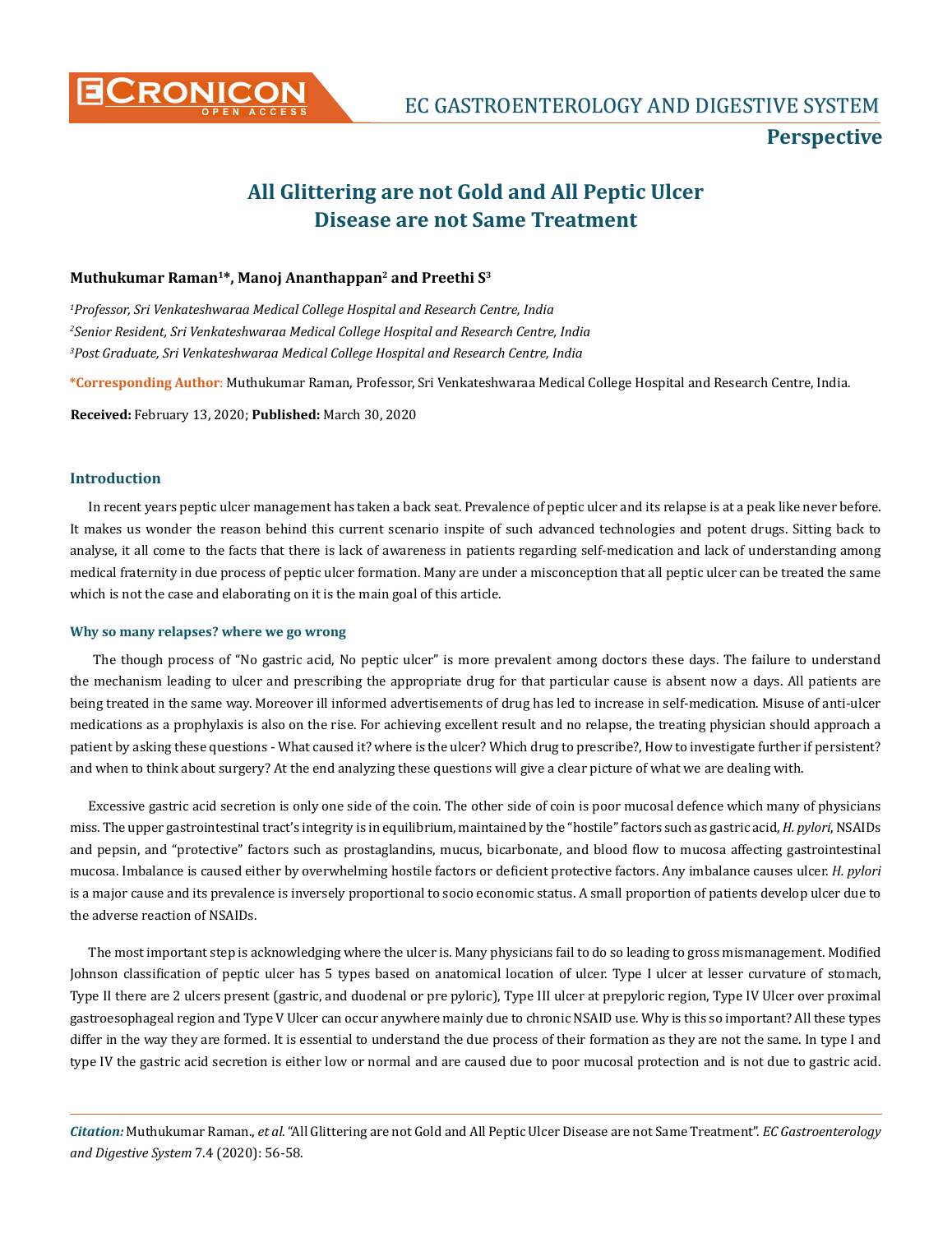Whereas in type II and type III the gastric acid secretion is very high. The chances of *H. pylori* infection is high in type II when compared to others.

There is a delusion behind which drug to prescribe among many. Systematic approach and clear understanding of each drug properties and its action can eliminate the doubt. It is a well known fact that anti-ulcer drugs are mainly of 3 types based on its action, the ones that decrease intragastric acidity, the ones that increases mucosal protection and finally the ones that eliminate *H. pylori* infection. H2 antagonists, Proton pump inhibitors, and antacids are those agents that decrease intragastric acidity. Sucralfate increases mucosal protection. Some of the unique properties of a drug which is not seen in other drugs are as follows:

- $\bullet$   $\,$  H $_2$  antagonists are the best in nocturnal acid suppression. They are also good against meal stimulated acid production. Patients with night time dyspepsia and heart burn will benefit. Can be used in type II and III ulcers.
- PPIs are the most potent drug. They specifically target H<sup>+</sup>/K<sup>+</sup> ATPase which is only present in parietal cells. Its duration of action is long so single dose will suffice. They have antibacterial activity against *H. pylori*. Widely used in type II, III and V ulcers and is a part of *H. pylori* eradication regimen.
- Antacids are the drug of choice for immediate pain relief. They interfere with  ${\rm H_2}$  antagonists and should not be given simultaneously. They are effective for 30 minutes when taken in empty stomach and for 2 hours when taken after a meal
- Sucralfate is ulcer protective. They act as a barrier between the ulcer and gastric content. They are best used in Type 1 and IV ulcer, stress ulcer and bile reflux gastritis. Biggest disadvantage is its action only lasts for 6 hours and requires to be taken 4 times a day. Used in critically ill patients to prevent GI bleeding.
- *• H. pylori* eradication therapy current gold standard of therapy is a triple combination of drugs that includes a PPI plus amoxicillin and clarithromycin. All three medicines are to be taken twice per day for 10 - 14 days. PPI should be continued for 4 - 6 weeks for complete cure. For patients who are resistant to these quadruple therapy in which bismuth sub-citrate is given additionally.

Any failure in cure or recurrence after eight weeks of optimal therapy warrants further investigation. Zollinger Ellison syndrome and MEN 1 syndrome needs to be ruled out. Secretin stimulation test and fasting gastrin levels to diagnose Zollinger Ellison syndrome and Serum calcium for MEN 1 syndrome. All these patients should undergo gastric acid analysis to determine the cause of ulcer is either due to gastric acid hypersecretion (basal acid output exceeding 10 mEq/hr) or decreased mucosal protection.

The common question that eludes frequently is when to think about surgery. With advancement in drug therapy, surgery is seldom used now a days and is reserved only for failed medical management and in complications. Surgical procedure varies based on the type of ulcer. Distal gastrectomy with gastrojejunostomy without vagotomy for type I, antrectomy with vagotomy for type II and III, Subtotal gastrectomy with roux en y gastrojejunostomy for type IV and highly selective anterior vagotomy with posterior truncal vagotomy for duodenal ulcer [1-4].

#### **Conclusion**

Despite humungous research and advancements in peptic ulcer management therein lies a problem of mismanagement. At the end of the day the sufferers are patients. Relapses and recurrences can be easily avoided by understanding the basis leading to ulcer formation and the drugs mechanism of action. Emphasis should be given to the fact that peptic ulcer management is purely patient oriented and not the same.

### **Bibliography**

1. [Shiotani A and Graham DY. "Pathogenesis and therapy of gastric and duodenal ulcer disease".](https://www.ncbi.nlm.nih.gov/pubmed/12510460) *Medical Clinics of North America* 86.6 [\(2002\): 1447-1466.](https://www.ncbi.nlm.nih.gov/pubmed/12510460)

*Citation:* Muthukumar Raman., *et al*. "All Glittering are not Gold and All Peptic Ulcer Disease are not Same Treatment". *EC Gastroenterology and Digestive System* 7.4 (2020): 56-58.

57